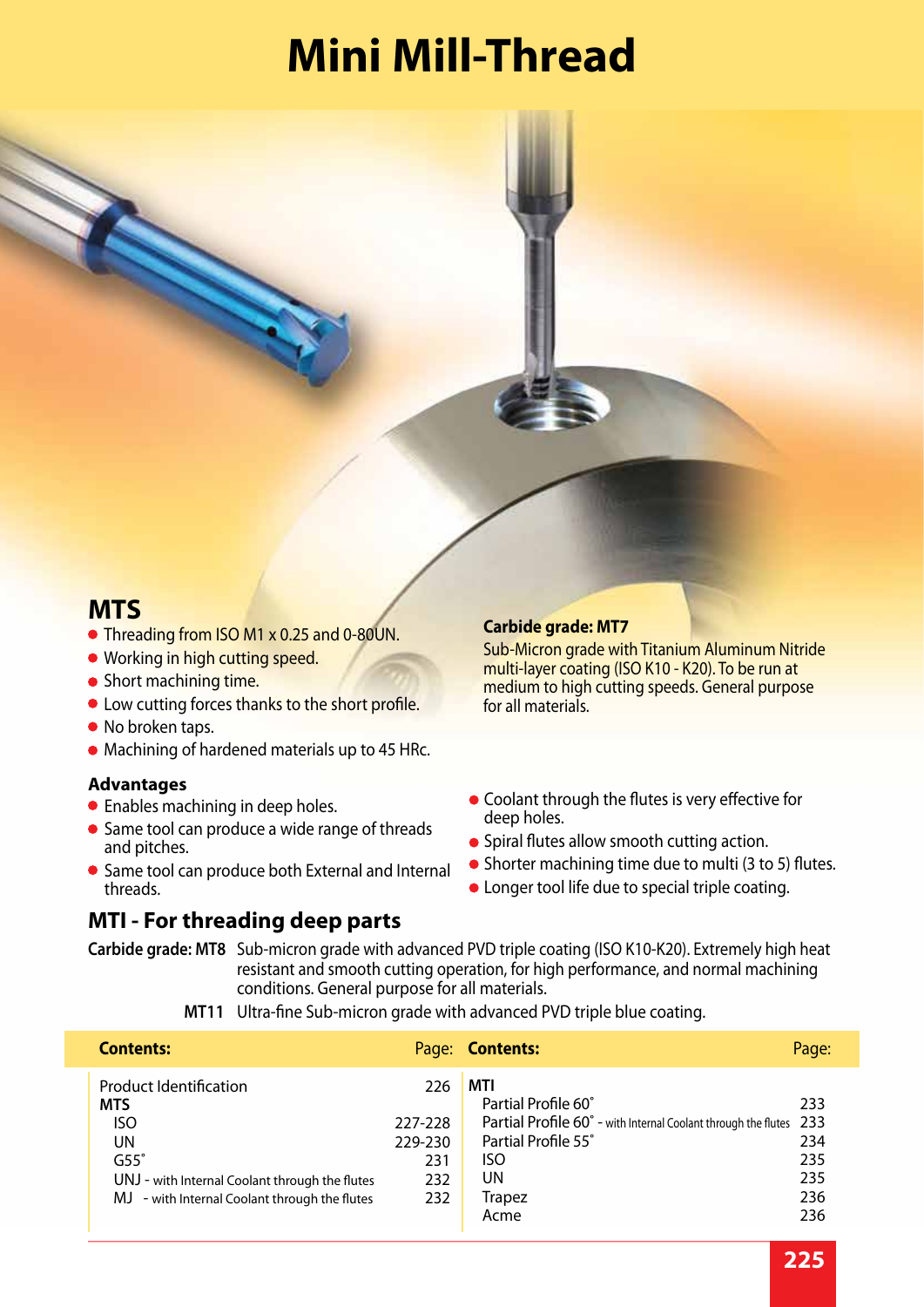

# *Product Identification* **Mini Mill-Thread MTS Ordering Codes**



## **Mini Mill-Thread MTI Ordering Codes**

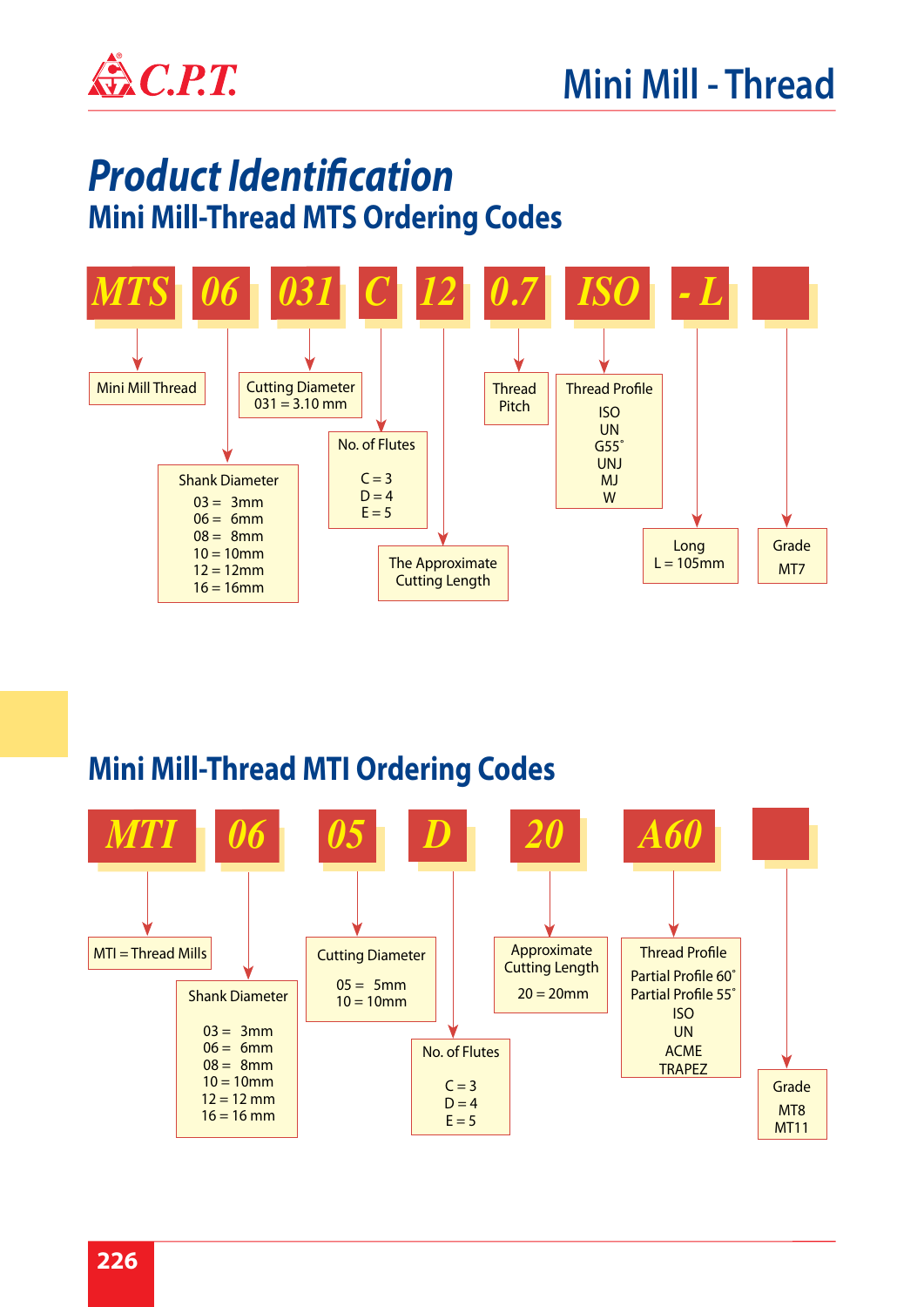

## *ISO* **Tools for Internal Thread**





| <b>Pitch</b><br>mm | D <sub>1</sub> | <b>Ordering Code</b>           | d                | $\mathsf D$ | No. of<br><b>Flutes</b> | T    | L   | <b>Thread</b><br>depth |
|--------------------|----------------|--------------------------------|------------------|-------------|-------------------------|------|-----|------------------------|
| 0.25               | M <sub>1</sub> | MTS03007C2 0.25 ISO            | 3                | 0.72        | 3                       | 2.5  | 39  | 2.5xD1                 |
| 0.25               | M1.2           | MTS03009C3 0.25 ISO            | 3                | 0.90        | 3                       | 3.0  | 39  | 2xD1                   |
| 0.3                | M1.4           | MTS03011C4 0.3 ISO             | 3                | 1.05        | 3                       | 4.0  | 39  | 3xD1                   |
| 0.35               | M1.6           | MTS03012C5 0.35 ISO            | 3                | 1.20        | $\mathbf{3}$            | 4.8  | 39  | 3xD1                   |
|                    | M1.6           | MTS06012C5 0.35 ISO-L          | 6                | 1.20        | 3                       | 4.8  | 105 | 3xD1                   |
| 0.35               | M <sub>5</sub> | <b>MTS06045D14 0.35 ISO</b>    | $\boldsymbol{6}$ | 4.50        | $\overline{4}$          | 14.5 | 48  | 3xD1                   |
|                    | M <sub>2</sub> | MTS06016C4 0.4 ISO             | 6                | 1.53        | 3                       | 4.5  | 58  | 2xD1                   |
| 0.4                | M <sub>2</sub> | <b>MTS06016C4</b><br>0.4 ISO-L | $6\phantom{1}$   | 1.53        | 3                       | 4.5  | 105 | 2xD1                   |
|                    | M <sub>2</sub> | MTS03016C6 0.4 ISO             | 3                | 1.53        | 3                       | 6.0  | 39  | 3xD1                   |
|                    | M <sub>2</sub> | MTS03016C10 0.4 ISO            | $\mathbf{3}$     | 1.53        | 3                       | 10.4 | 39  | 5xD1                   |
| 0.45               | M2.2           | MTS06017C5 0.45 ISO            | 6                | 1.65        | 3                       | 5.0  | 58  | 2xD1                   |
|                    | M2.2           | <b>MTS03017C7</b><br>0.45 ISO  | 3                | 1.65        | 3                       | 7.0  | 39  | 3xD1                   |
|                    | M2.5           | <b>MTS0602C5</b><br>0.45 ISO   | 6                | 1.95        | $\mathsf 3$             | 5.5  | 58  | 2xD1                   |
|                    | M2.5           | <b>MTS0602C5</b><br>0.45 ISO-L | $\boldsymbol{6}$ | 1.95        | 3                       | 5.5  | 105 | 2xD1                   |
| 0.45               | M2.5           | <b>MTS0602C7</b><br>0.45 ISO   | 6                | 1.95        | 3                       | 7.5  | 58  | 3xD1                   |
|                    | M2.5           | <b>MTS0602C8</b><br>0.45 ISO-L | $6\phantom{1}$   | 1.95        | 3                       | 8.0  | 105 | 3xD1                   |
|                    | M2.5           | <b>MTS0302C10</b><br>0.45 ISO  | 3                | 1.95        | 3                       | 10.5 | 39  | 4xD1                   |
|                    | M3             | 0.5 ISO<br><b>MTS06024C6</b>   | $6\phantom{a}$   | 2.37        | 3                       | 6.5  | 58  | 2xD1                   |
|                    | M <sub>3</sub> | <b>MTS06024C6</b><br>0.5 ISO-L | 6                | 2.37        | 3                       | 6.5  | 105 | 2xD1                   |
| 0.5                | M3             | 0.5 ISO<br><b>MTS06024C9</b>   | $\boldsymbol{6}$ | 2.37        | 3                       | 9.5  | 58  | 3xD1                   |
|                    | M <sub>3</sub> | MTS06024C9 0.5 ISO-L           | 6                | 2.37        | 3                       | 9.5  | 105 | 3xD1                   |
|                    | M3             | MTS03024C12 0.5 ISO            | 3                | 2.40        | 3                       | 12.5 | 39  | 4xD1                   |
|                    | M <sub>3</sub> | MTS03024C15 0.5 ISO            | 3                | 2.40        | 3                       | 15.5 | 39  | 5xD1                   |
| 0.5                | M6, M7         | MTS06054D20 0.5<br><b>ISO</b>  | $\,6\,$          | 5.35        | $\overline{\mathbf{4}}$ | 20.0 | 58  | 3xD1                   |
| 0.6                | M3.5           | MTS06028C7 0.6<br><b>ISO</b>   | 6                | 2.75        | 3                       | 7.5  | 58  | 2xD1                   |
|                    | M3.5           | MTS06028C10 0.6 ISO            | $\,6\,$          | 2.75        | $\overline{3}$          | 10.5 | 58  | 3xD1                   |
|                    | M4             | MTS06031C9 0.7<br><b>ISO</b>   | 6                | 3.10        | 3                       | 9.0  | 58  | 2xD1                   |
| 0.7                | M <sub>4</sub> | MTS06031C12 0.7 ISO            | $\boldsymbol{6}$ | 3.10        | $\mathbf{3}$            | 12.5 | 58  | 3xD1                   |
|                    | M4             | MTS06031C12 0.7 ISO-L          | 6                | 3.10        | 3                       | 12.5 | 105 | 3xD1                   |
|                    | M <sub>4</sub> | MTS06031C16 0.7 ISO            | $\,6\,$          | 3.10        | 3                       | 16.7 | 58  | 4xD1                   |
| 0.75               | M10            | MTS0808D25 0.75 ISO            | 8                | 8.00        | 4                       | 25.0 | 64  | 2.5xD1                 |
|                    | M <sub>5</sub> | MTS06038C12 0.8 ISO            | $\boldsymbol{6}$ | 3.80        | 3                       | 12.5 | 58  | 2xD1                   |
|                    | M <sub>5</sub> | MTS06038C16 0.8 ISO            | 6                | 3.80        | 3                       | 16.0 | 58  | 3xD1                   |
| 0.8                | M <sub>5</sub> | MTS06038C16 0.8 ISO-L          | $\,6\,$          | 3.80        | 3                       | 16.0 | 105 | 3xD1                   |
|                    | M <sub>5</sub> | MTS0604C20 0.8 ISO             | 6                | 4.00        | 3                       | 20.8 | 58  | 4xD1                   |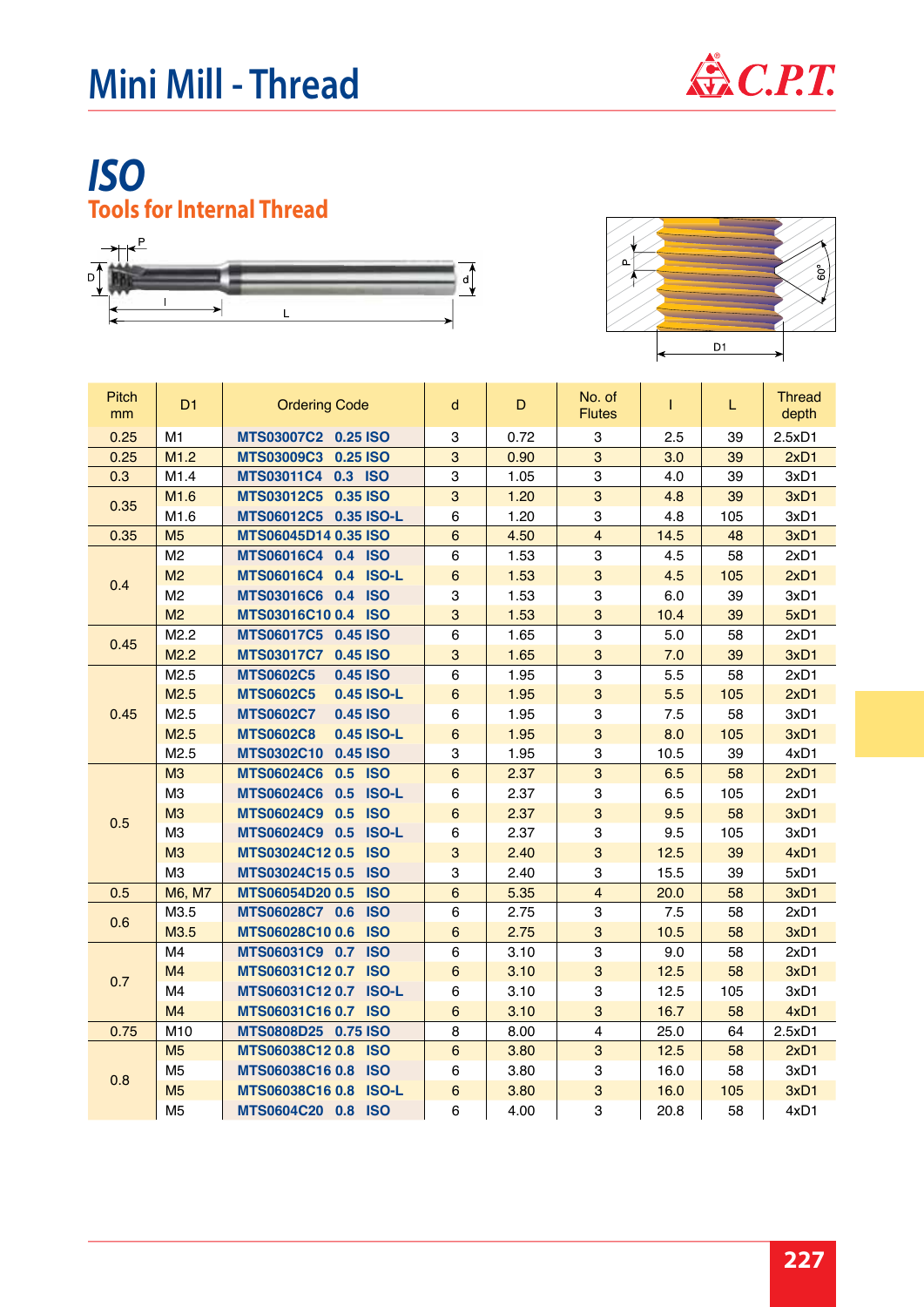

## *ISO* **Tools for Internal Thread**





| <b>Pitch</b><br>mm | D <sub>1</sub>  | <b>Ordering Code</b>                   | d               | D     | No. of<br><b>Flutes</b> |      | L   | <b>Thread</b><br>depth |
|--------------------|-----------------|----------------------------------------|-----------------|-------|-------------------------|------|-----|------------------------|
|                    | M6              | <b>MTS06047C141.0</b><br><b>ISO</b>    | 6               | 4.65  | 3                       | 14.0 | 58  | 2xD1                   |
|                    | M <sub>6</sub>  | MTS06047C20 1.0<br><b>ISO</b>          | 6               | 4.65  | 3                       | 20.0 | 58  | 3xD1                   |
| 1.0                | M6              | MTS06047C20 1.0<br><b>ISO-L</b>        | 6               | 4.65  | 3                       | 20.0 | 105 | 3xD1                   |
|                    | M <sub>6</sub>  | <b>MTS06048C25 1.0</b><br><b>ISO</b>   | 6               | 4.80  | 3                       | 25.0 | 58  | 4xD1                   |
| 1.0                | M <sub>10</sub> | <b>MTS0808D31</b><br><b>ISO</b><br>1.0 | 8               | 8.00  | 4                       | 31.0 | 64  | 3xD1                   |
|                    | M8              | MTS0606C18 1.25 ISO                    | 6               | 6.0   | 3                       | 18.0 | 58  | 2xD1                   |
| 1.25               | M8              | MTS0606C24 1.25 ISO                    | 6               | 6.0   | 3                       | 24.0 | 58  | 3xD1                   |
|                    | M8              | MTS0606C24 1.25 ISO-L                  | 6               | 6.0   | 3                       | 24.0 | 105 | 3xD1                   |
|                    | M10             | MTS08078C23 1.5 ISO                    | 8               | 7.80  | 3                       | 23.0 | 64  | 2xD1                   |
| 1.5                | M <sub>10</sub> | MTS08078C31 1.5<br><b>ISO</b>          | 8               | 7.80  | 3                       | 31.5 | 64  | 3xD1                   |
|                    | M10             | MTS08078C31 1.5 ISO-L                  | 8               | 7.80  | 3                       | 31.5 | 105 | 3xD1                   |
|                    | M <sub>12</sub> | MTS1009C26 1.75 ISO                    | 10 <sup>1</sup> | 9.00  | 3                       | 26.0 | 73  | 2xD1                   |
| 1.75               | M12             | MTS1009C37 1.75 ISO                    | 10              | 9.00  | 3                       | 37.8 | 73  | 3xD1                   |
|                    | M <sub>16</sub> | MTS12118D35 2.0<br><b>ISO</b>          | 12              | 11.80 | $\overline{4}$          | 35.0 | 84  | 2xD1                   |
| 2.0                | M <sub>16</sub> | MTS12118D50 2.0<br><b>ISO</b>          | 12              | 11.80 | 4                       | 50.0 | 105 | 3xD1                   |
| 2.5                | M <sub>20</sub> | <b>ISO</b><br>MTS1615E43 2.5           | 16              | 15.00 | 5                       | 43.0 | 105 | 2xD1                   |

- Machining Titanium, surgical stainless steels and hardened materials up to 45 HRc.

- Suitable for high speed air turbine machines (30,000-40,000 RPM) and for standard machining centers (6,000 RPM and higher).

- Can also be used for general purpose threading.

Order example: MTS 03024C12 0.5 ISO MT7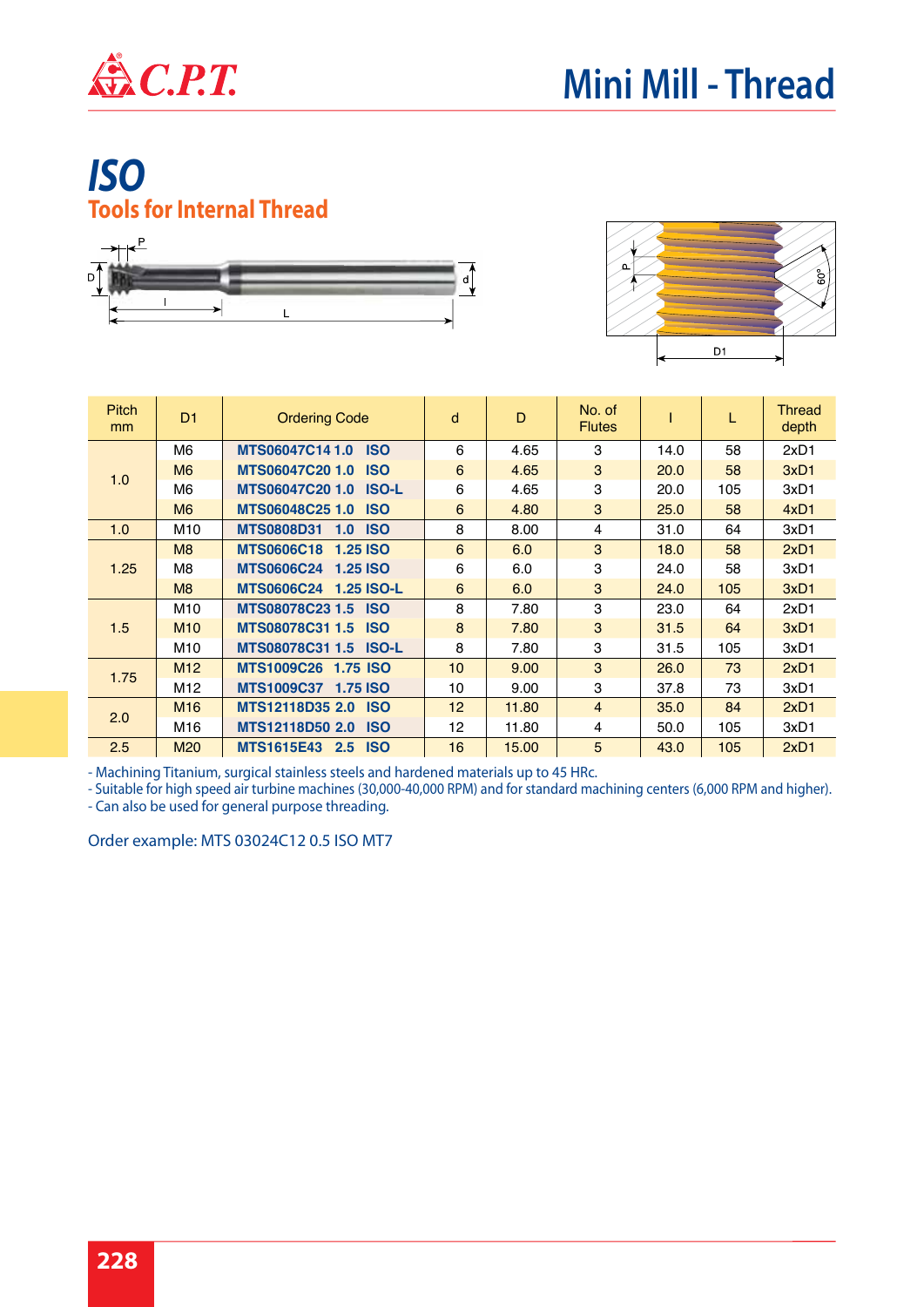

# *UN* **Tools for Internal Thread**





| <b>Pitch</b><br><b>TPI</b> | <b>UNC</b>       | <b>UNF</b>     | <b>Ordering Code</b>       | d                | D    | No. of<br><b>Flutes</b>   | T    | L.  | <b>Thread</b><br>depth |
|----------------------------|------------------|----------------|----------------------------|------------------|------|---------------------------|------|-----|------------------------|
| 80                         |                  | $\pmb{0}$      | MTS06012C4 80 UN           | 6                | 1.15 | 3                         | 4.0  | 58  | 3xD1                   |
|                            |                  | $\pmb{0}$      | MTS03012C8 80 UN           | 3                | 1.15 | 3                         | 8.0  | 39  | 5xD1                   |
| 72                         |                  | 1              | <b>MTS06014C3 72 UN</b>    | 6                | 1.45 | 3                         | 3.7  | 58  | 2xD1                   |
|                            |                  | $\mathbf{1}$   | MTS03015C6 72 UN           | 3                | 1.45 | 3                         | 6.0  | 39  | 3xD1                   |
| 64                         | $\mathbf{1}$     | $\overline{c}$ | <b>MTS06014C3 64 UN</b>    | 6                | 1.40 | $\mathsf 3$               | 3.8  | 58  | 2xD1                   |
|                            | $\overline{2}$   | 3              | MTS03016C4 56 UN           | 3                | 1.65 | $\overline{3}$            | 4.4  | 39  | 2xD1                   |
|                            | $\overline{c}$   | 3              | MTS06016C4 56 UN           | 6                | 1.65 | $\ensuremath{\mathsf{3}}$ | 4.4  | 58  | 2xD1                   |
|                            | $\overline{c}$   | 3              | <b>MTS03016C6 56 UN</b>    | 3                | 1.65 | $\mathbf{3}$              | 6.6  | 39  | 3xD1                   |
| 56                         | $\overline{2}$   | 3              | <b>MTS06016C6 56 UN</b>    | 6                | 1.65 | $\ensuremath{\mathsf{3}}$ | 6.6  | 58  | 3xD1                   |
|                            | $\overline{c}$   | 3              | <b>MTS06016C6 56 UN-L</b>  | $6\phantom{a}$   | 1.65 | $\overline{3}$            | 6.6  | 105 | 3xD1                   |
|                            | $\overline{c}$   | 3              | MTS03016C9 56 UN           | 3                | 1.65 | $\ensuremath{\mathsf{3}}$ | 9.2  | 39  | 4xD1                   |
|                            | $\overline{c}$   | 3              | <b>MTS03016C11 56 UN</b>   | 3                | 1.65 | 3                         | 11.4 | 39  | 5xD1                   |
| 48                         | 3                | 4              | MTS06019C5 48 UN           | 6                | 1.90 | $\mathsf 3$               | 5.2  | 58  | 2xD1                   |
|                            | $\overline{4}$   |                | MTS06021C6 40 UN           | $6\phantom{a}$   | 2.10 | $\mathbf{3}$              | 6.3  | 58  | 2xD1                   |
|                            | $\overline{4}$   |                | <b>MTS06021C6 40 UN-L</b>  | 6                | 2.10 | $\mathsf 3$               | 6.3  | 105 | 2xD1                   |
| 40                         | $\overline{4}$   |                | MTS03021C8 40 UN           | 3                | 2.10 | $\overline{3}$            | 8.0  | 39  | 3xD1                   |
|                            | 4                |                | MTS06021C8 40 UN           | 6                | 2.10 | $\ensuremath{\mathsf{3}}$ | 8.0  | 58  | 3xD1                   |
|                            | $\overline{4}$   |                | <b>MTS06021C8 40 UN-L</b>  | $6\phantom{a}$   | 2.10 | $\mathbf{3}$              | 8.0  | 105 | 3xD1                   |
|                            | 4                |                | MTS03021C12 40 UN          | 3                | 2.10 | 3                         | 12.0 | 39  | 4xD1                   |
| 40                         | $\overline{5}$   | $6\phantom{a}$ | MTS06024C7 40 UN           | $6\phantom{a}$   | 2.45 | $\mathbf{3}$              | 7.0  | 58  | 2xD1                   |
|                            | 5                | 6              | <b>MTS06024C9 40 UN</b>    | 6                | 2.45 | 3                         | 9.6  | 58  | 3xD1                   |
| 36                         |                  | 8              | MTS06033C9 36 UN           | 6                | 3.30 | 3                         | 9.0  | 58  | 2xD1                   |
|                            | 6                |                | MTS06025C7 32 UN           | 6                | 2.55 | $\,3$                     | 7.1  | 58  | 2xD1                   |
|                            | $\,6\,$          |                | MTS06025C7 32 UN-L         | 6                | 2.55 | $\mathbf{3}$              | 7.1  | 105 | 2xD1                   |
| 32                         | 6                |                | <b>MTS03025C10 32 UN</b>   | 3                | 2.55 | $\ensuremath{\mathsf{3}}$ | 10.5 | 39  | 3xD1                   |
|                            | $\,6\,$          |                | MTS06025C10 32 UN          | $6\phantom{a}$   | 2.55 | 3                         | 10.5 | 58  | 3xD1                   |
|                            | 6                |                | <b>MTS06025C10 32 UN-L</b> | 6                | 2.55 | 3                         | 10.5 | 105 | 3xD1                   |
|                            | $\,6$            |                | MTS03025C14 32 UN          | 3                | 2.55 | 3                         | 14.8 | 39  | 4xD1                   |
|                            | 8                |                | MTS06032C9 32 UN           | 6                | 3.20 | 3                         | 9.5  | 58  | 2xD1                   |
|                            | $\bf 8$          |                | MTS06032C9 32 UN-L         | $\boldsymbol{6}$ | 3.20 | $\mathbf{3}$              | 9.5  | 105 | 2xD1                   |
| 32                         | 8                |                | MTS06032C12 32 UN          | 6                | 3.20 | 3                         | 12.5 | 58  | 3xD1                   |
|                            | $\boldsymbol{8}$ |                | MTS06032C12 32 UN-L        | $6\phantom{a}$   | 3.20 | 3                         | 12.5 | 105 | 3xD1                   |
|                            | 8                |                | MTS06032C17 32 UN          | 6                | 3.20 | 3                         | 17.5 | 58  | 4xD1                   |
|                            |                  | 10             | <b>MTS06037C10 32 UN</b>   | $6\phantom{a}$   | 3.70 | $\overline{3}$            | 10.5 | 58  | 2xD1                   |
| 32                         |                  | 10             | <b>MTS06037C15 32 UN</b>   | 6                | 3.70 | $\ensuremath{\mathsf{3}}$ | 15.0 | 58  | 3xD1                   |
|                            |                  | 10             | <b>MTS06037C15 32 UN-L</b> | $6\phantom{a}$   | 3.70 | 3                         | 15.0 | 105 | 3xD1                   |
|                            |                  | 10             | <b>MTS06037C20 32 UN</b>   | 6                | 3.70 | 3                         | 20.0 | 58  | 4xD1                   |

Order example: MTS 06021C6 40 UN MT7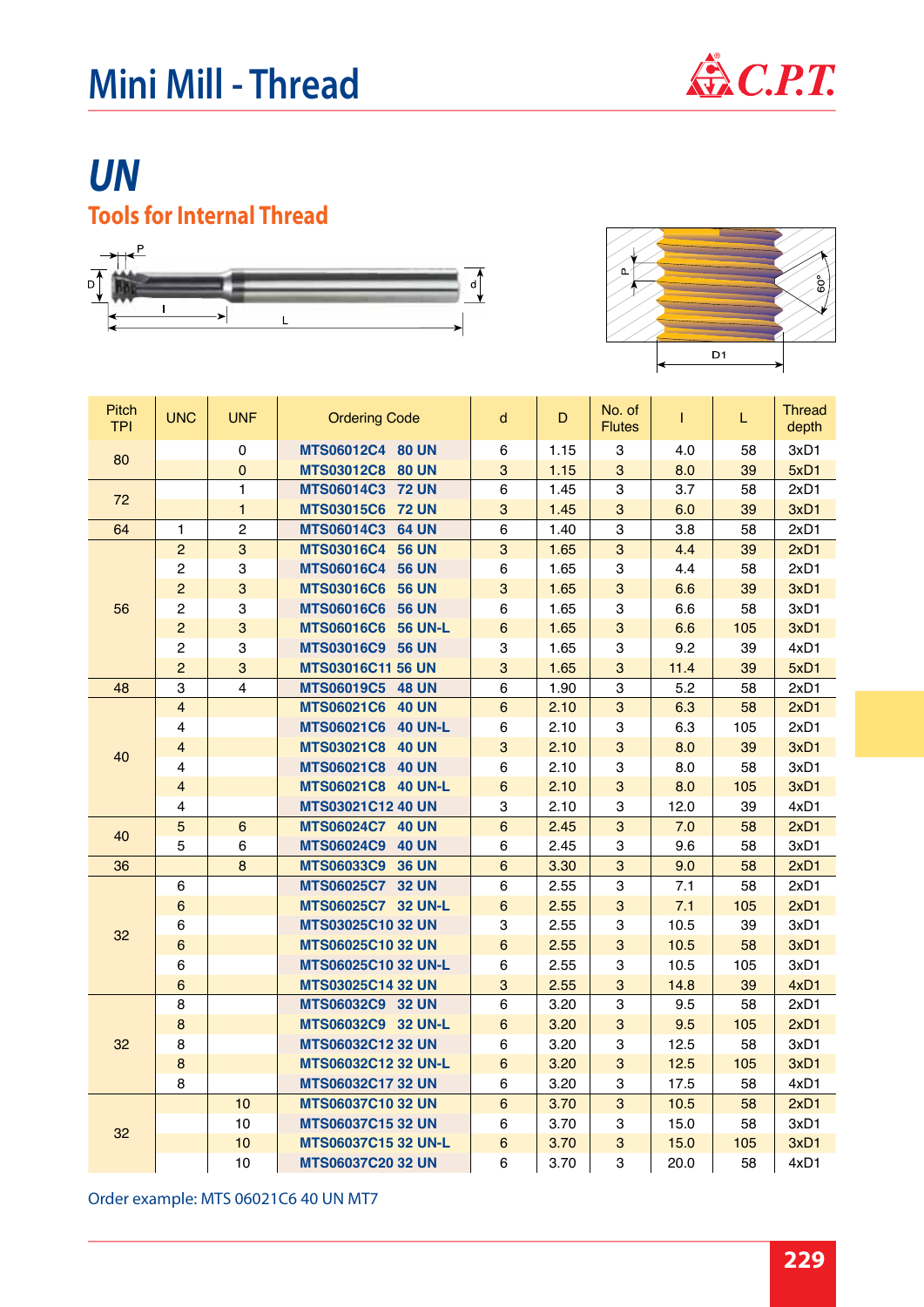

# *UN* **Tools for Internal Thread**





| <b>Pitch</b><br><b>TPI</b> | <b>UNC</b> | <b>UNF</b> | <b>Ordering Code</b>       | d               | D     | No. of<br><b>Flutes</b>   | I    | L   | <b>Thread</b><br>depth |
|----------------------------|------------|------------|----------------------------|-----------------|-------|---------------------------|------|-----|------------------------|
| 28                         |            | 12         | MTS06042C11 28 UN          | 6               | 4.20  | 3                         | 11.0 | 58  | 2xD1                   |
|                            |            | 1/4        | MTS0605C14 28 UN           | $6\phantom{a}$  | 5.00  | $\overline{3}$            | 14.5 | 58  | 2xD1                   |
| 28                         |            | 1/4        | MTS0605C19 28 UN           | 6               | 5.00  | $\ensuremath{\mathsf{3}}$ | 19.0 | 58  | 3xD1                   |
|                            |            | 1/4        | MTS0605C19 28 UN-L         | $6\phantom{.}6$ | 5.00  | 3                         | 19.0 | 105 | 3xD1                   |
| 24                         | 10, 12     |            | MTS06035C10 24 UN          | 6               | 3.50  | 3                         | 10.6 | 58  | 2xD1                   |
|                            | 10, 12     |            | <b>MTS06035C15 24 UN</b>   | $6\phantom{.}6$ | 3.50  | $\mathbf{3}$              | 15.5 | 58  | 3xD1                   |
| 24                         |            | 5/16, 3/8  | <b>MTS08066C17 24 UN</b>   | 8               | 6.60  | $\ensuremath{\mathsf{3}}$ | 17.0 | 64  | 2xD1                   |
|                            |            | 5/16, 3/8  | <b>MTS08066C24 24 UN</b>   | $\bf8$          | 6.60  | 3                         | 24.0 | 64  | 3xD1                   |
|                            | 1/4        |            | <b>MTS06047C14 20 UN</b>   | 6               | 4.75  | $\mathbf 3$               | 14.0 | 58  | 2xD1                   |
| 20                         | 1/4        |            | <b>MTS06047C14 20 UN-L</b> | $6\phantom{1}$  | 4.75  | $\mathbf{3}$              | 14.0 | 105 | 2xD1                   |
|                            | 1/4        |            | <b>MTS06047C19 20 UN</b>   | 6               | 4.75  | 3                         | 19.0 | 58  | 3xD1                   |
|                            | 1/4        |            | MTS06047C19 20 UN-L        | $6\phantom{a}$  | 4.75  | $\mathbf{3}$              | 19.0 | 105 | 3xD1                   |
| 20                         |            | 7/16       | MTS0808C25 20 UN           | 8               | 8.00  | 3                         | 25.0 | 64  | 2xD1                   |
|                            |            | $7/16$     | MTS0808C34 20 UN           | $\bf 8$         | 8.00  | $\mathbf{3}$              | 34.6 | 64  | 3xD1                   |
| 18                         | 5/16       |            | <b>MTS0606C17 18 UN</b>    | 6               | 6.00  | 3                         | 17.0 | 58  | 2xD1                   |
|                            | 5/16       |            | <b>MTS0606C23 18 UN</b>    | $6\phantom{1}$  | 6.00  | $\mathbf{3}$              | 23.0 | 58  | 3xD1                   |
| 18                         |            | 5/8        | MTS1212D35 18 UN           | 12              | 12.00 | $\overline{4}$            | 35.0 | 84  | 2xD1                   |
|                            |            | 5/8        | MTS1212D49 18 UN           | 12              | 12.00 | $\overline{4}$            | 49.0 | 105 | 3xD1                   |
| 16                         | 3/8        |            | MTS08067C22 16 UN          | 8               | 6.70  | 3                         | 22.0 | 64  | 2xD1                   |
|                            | 3/8        |            | <b>MTS08067C30 16 UN</b>   | 8               | 6.70  | 3                         | 30.2 | 64  | 3xD1                   |
| 14                         | 7/16       |            | <b>MTS08077C25 14 UN</b>   | 8               | 7.70  | 3                         | 25.0 | 64  | 2xD1                   |
|                            | $7/16$     |            | <b>MTS08077C35 14 UN</b>   | $\bf 8$         | 7.70  | $\ensuremath{\mathsf{3}}$ | 35.2 | 64  | 3xD1                   |
| 13                         | 1/2        |            | <b>MTS10092C27 13 UN</b>   | 10              | 9.20  | 3                         | 27.5 | 73  | 2xD1                   |
|                            | 1/2        |            | MTS10092C40 13 UN          | 10              | 9.20  | $\mathbf{3}$              | 40.1 | 73  | 3xD1                   |
| 12                         | 9/16       |            | MTS12105C31 12 UN          | 12              | 10.50 | 3                         | 31.5 | 84  | 2xD1                   |
|                            | 9/16       |            | MTS12105C45 12 UN          | 12              | 10.50 | $\mathbf{3}$              | 45.0 | 105 | 3xD1                   |
| 11                         | 5/8        |            | <b>MTS12114C34 11 UN</b>   | 12              | 11.40 | 3                         | 34.5 | 84  | 2xD1                   |
|                            | 5/8        |            | <b>MTS12114C50 11 UN</b>   | 12              | 11.40 | 3                         | 50.0 | 105 | 3xD1                   |
| 10                         | 3/4        |            | <b>MTS16144D41 10 UN</b>   | 16              | 14.40 | $\overline{4}$            | 41.5 | 105 | 2xD1                   |
|                            | 3/4        |            | <b>MTS16144D59 10 UN</b>   | 16              | 14.40 | $\overline{4}$            | 59.7 | 105 | 3xD1                   |

#### Order example: MTS 0605C19 28 UN MT7

- Machining Titanium, surgical stainless steels and hardened materials up to 45 HRc.

- Suitable for high speed air turbine machines (30,000-40,000 RPM) and for standard machining centers (6,000 RPM and higher).

- Can also be used for general purpose threading.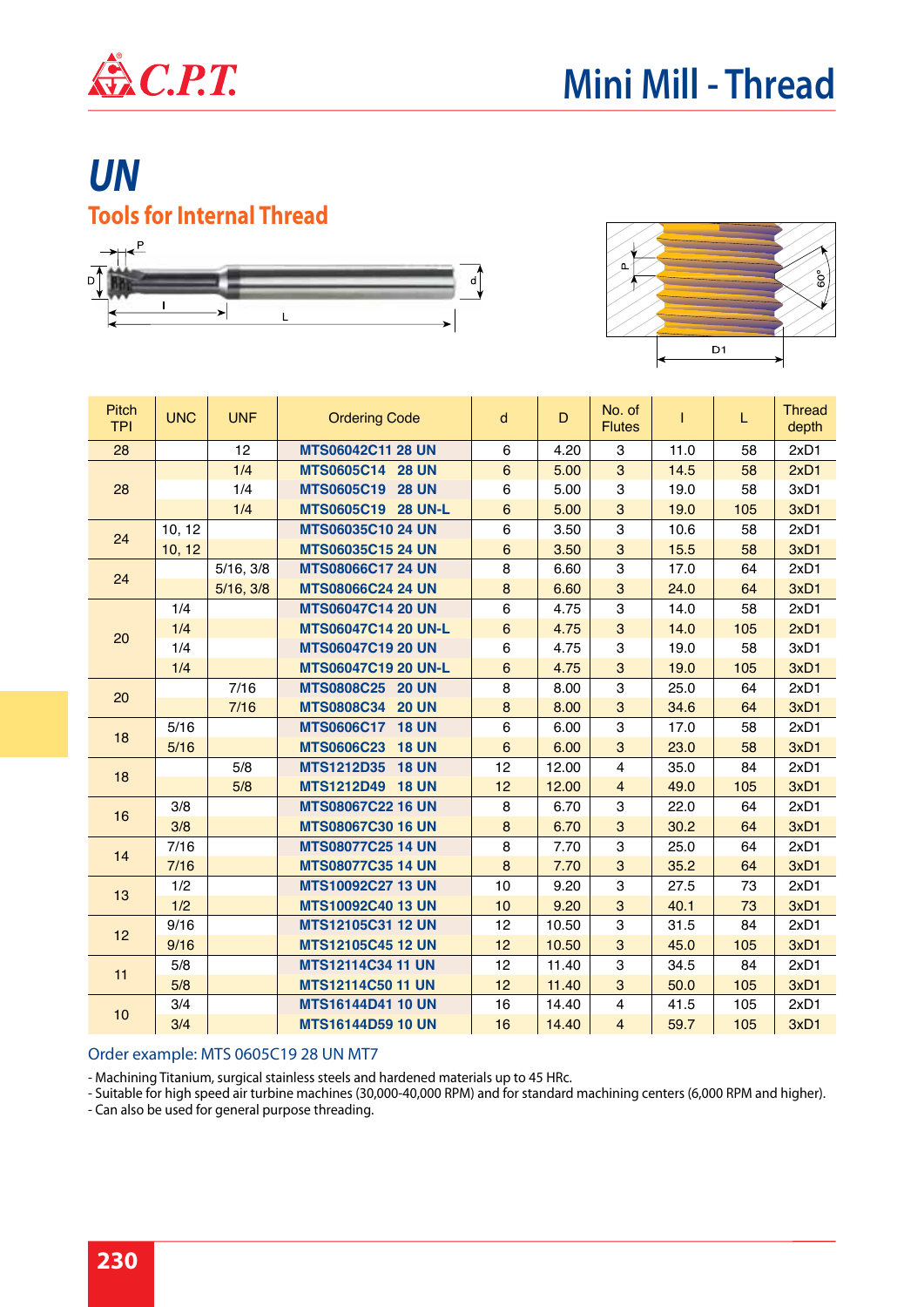# **Mini Mill - Thread**  $\bigoplus$  C.P.T.



# *G 55˚* **BSW, BSP**

### **Same Tool for Internal and External Thread**





#### **For thread depth up to 2 x D1**

| <b>Pitch</b><br><b>TPI</b> | <b>Standard</b>  | <b>Ordering Code</b>     | d  | D    | No. of<br><b>Flutes</b> |      |     | <b>Thread</b><br>depth |
|----------------------------|------------------|--------------------------|----|------|-------------------------|------|-----|------------------------|
| 28                         | G <sub>1/8</sub> | <b>MTS08078C19 28 W</b>  | 8  | 7.8  | 3                       | 19.5 | 64  | 2xD1                   |
| 19                         | $G$ 1/4 - 3/8    | <b>MTS1010D30</b><br>19W | 10 | 10.0 | $\overline{4}$          | 30.0 | 73  | 2xD1                   |
| 14                         | G 1/2 - 7/8      | <b>MTS1212D37</b><br>14W | 12 | 12.0 | 4                       | 37.0 | 84  | 2xD1                   |
| 11                         | $G \geq 1$       | <b>MTS1616D44</b><br>11W | 16 | 16.0 | $\overline{4}$          | 44.0 | 105 | 2xD1                   |

Order example: MTS 1212D37 14 W MT7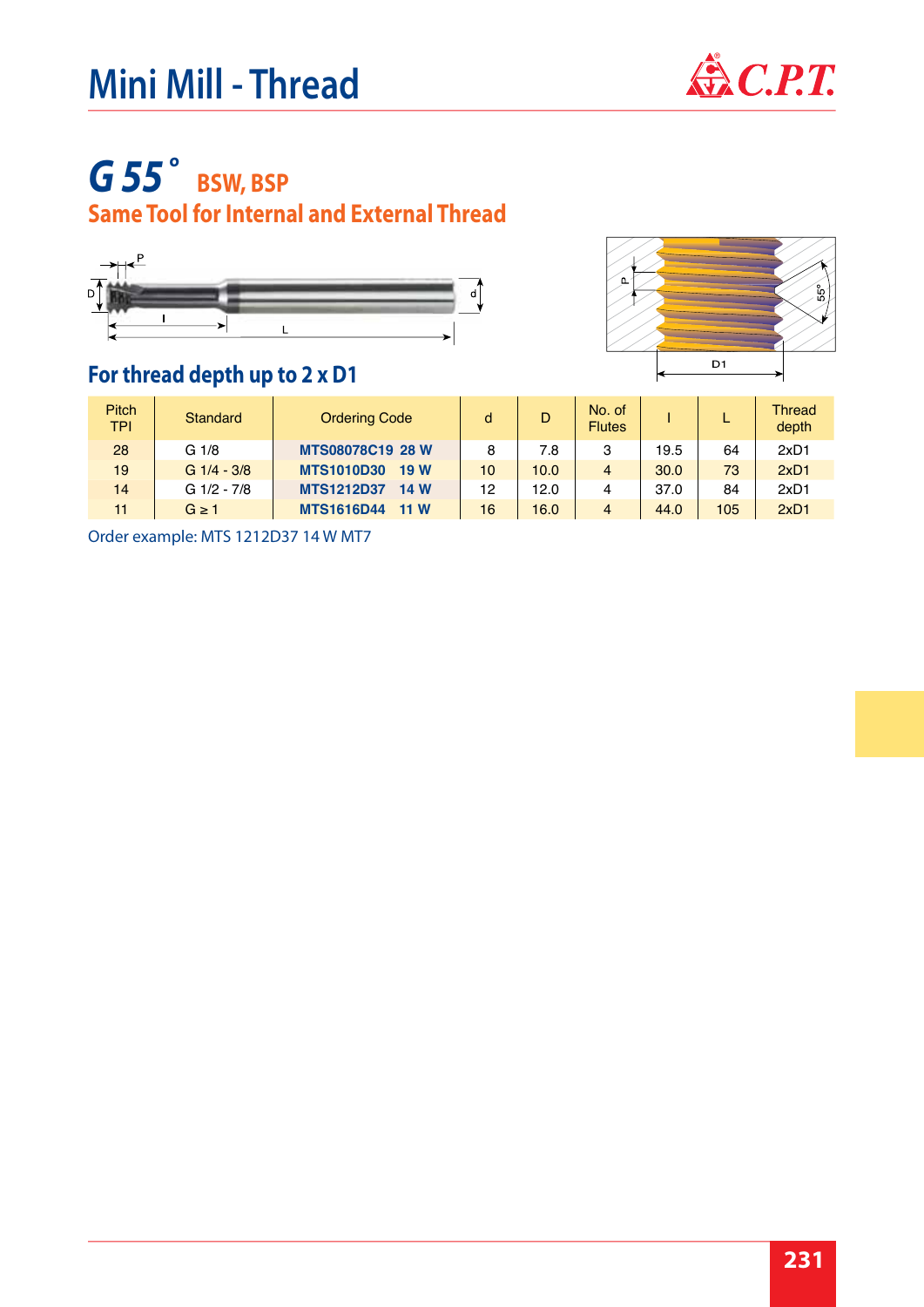

### *UNJ* **With internal coolant through the flutes Tools for Internal Thread**





#### **For thread depth up to 2.5 x D1**

| <b>Pitch</b><br><b>TPI</b> | <b>UNJC</b> | <b>UNJF</b> | <b>Ordering Code</b>      | d  | D    | No. of<br><b>Flutes</b> |      |    |
|----------------------------|-------------|-------------|---------------------------|----|------|-------------------------|------|----|
| $*32$                      | 8           | 10          | <b>MTS06033C10 32 UNJ</b> | 6  | 3.30 | з                       | 10.5 | 58 |
| 28                         |             | 1/4         | <b>MTS08051C16 28 UNJ</b> | 8  | 5.10 | 3                       | 16.0 | 64 |
| 24                         |             | 5/16, 3/8   | <b>MTS08067C20 24 UNJ</b> | 8  | 6.70 | з                       | 20.0 | 64 |
| $*20$                      | 1/4         |             | <b>MTS06049C16 20 UNJ</b> | 6  | 4.90 | 3                       | 16.0 | 58 |
| 20                         |             | 7/16        | <b>MTS0808C28 20 UNJ</b>  | 8  | 8.00 | З                       | 28.0 | 64 |
| 18                         | 5/16        | 9/16        | <b>MTS08061C20 18 UNJ</b> | 8  | 6.15 | 3                       | 20.0 | 64 |
| 16                         | 3/8         |             | <b>MTS08069C24 16 UNJ</b> | 8  | 6.90 | з                       | 24.0 | 64 |
| 14                         | 7/16        |             | <b>MTS08079C25 14 UNJ</b> | 8  | 7.90 | 3                       | 25.0 | 64 |
| 13                         | 1/2         |             | <b>MTS10094C27 13 UNJ</b> | 10 | 9.40 | З                       | 27.5 | 73 |

\* Cutters without coolant

Order example: MTS 06049C16 20 UNJ MT8

Carbide grade MT8 Sub Micron grade with advanced PVD triple coating (ISO K 10-K20).

Extremely high heat resistant and smooth cutting operation, for high performance, and normal machining conditions. General purpose for all materials

#### *MJ* **With internal coolant through the flutes Tools for Internal Thread**





#### **For thread depth up to 2.5 x D1**

| Pitch<br><b>TPI</b> | D1              | <b>Ordering Code</b>                      | d  | D     | No. of<br><b>Flutes</b> |      |    |
|---------------------|-----------------|-------------------------------------------|----|-------|-------------------------|------|----|
| $*0.7$              | MJ4             | MTS06032C10 0.7 MJ                        | 6  | 3.20  | 3                       | 10.0 | 58 |
| $*0.8$              | MJ <sub>5</sub> | MTS06039C12 0.8 MJ                        | 6  | 3.90  | 3                       | 12.5 | 58 |
| $*1.0$              | MJ6             | MTS06048C15 1.0<br>- MJ                   | 6  | 4.80  | з                       | 15.0 | 58 |
| 1.25                | MJ <sub>8</sub> | MTS08061C20 1.25 MJ                       | 8  | 6.10  | 3                       | 20.0 | 64 |
| 1.5                 | <b>MJ10</b>     | MTS0808C25 1.5 MJ                         | 8  | 8.00  | з                       | 25.5 | 64 |
| 1.75                | <b>MJ12</b>     | MTS10092C30 1.75 MJ                       | 10 | 9.20  | 3                       | 30.0 | 73 |
| 2.0                 | MJ14. MJ16      | <b>MTS1010C35</b><br>MJ.<br>$2.0^{\circ}$ | 10 | 10.00 | З                       | 35.0 | 73 |



\* Cutters without coolant

Order example: MTS 06048C15 1.0 MJ MT8

#### Carbide grade MT8 Sub Micron grade with advanced PVD triple coating (ISO K 10-K20). Extremely high heat resistant and smooth cutting operation, for high performance, and normal machining conditions. General purpose for all materials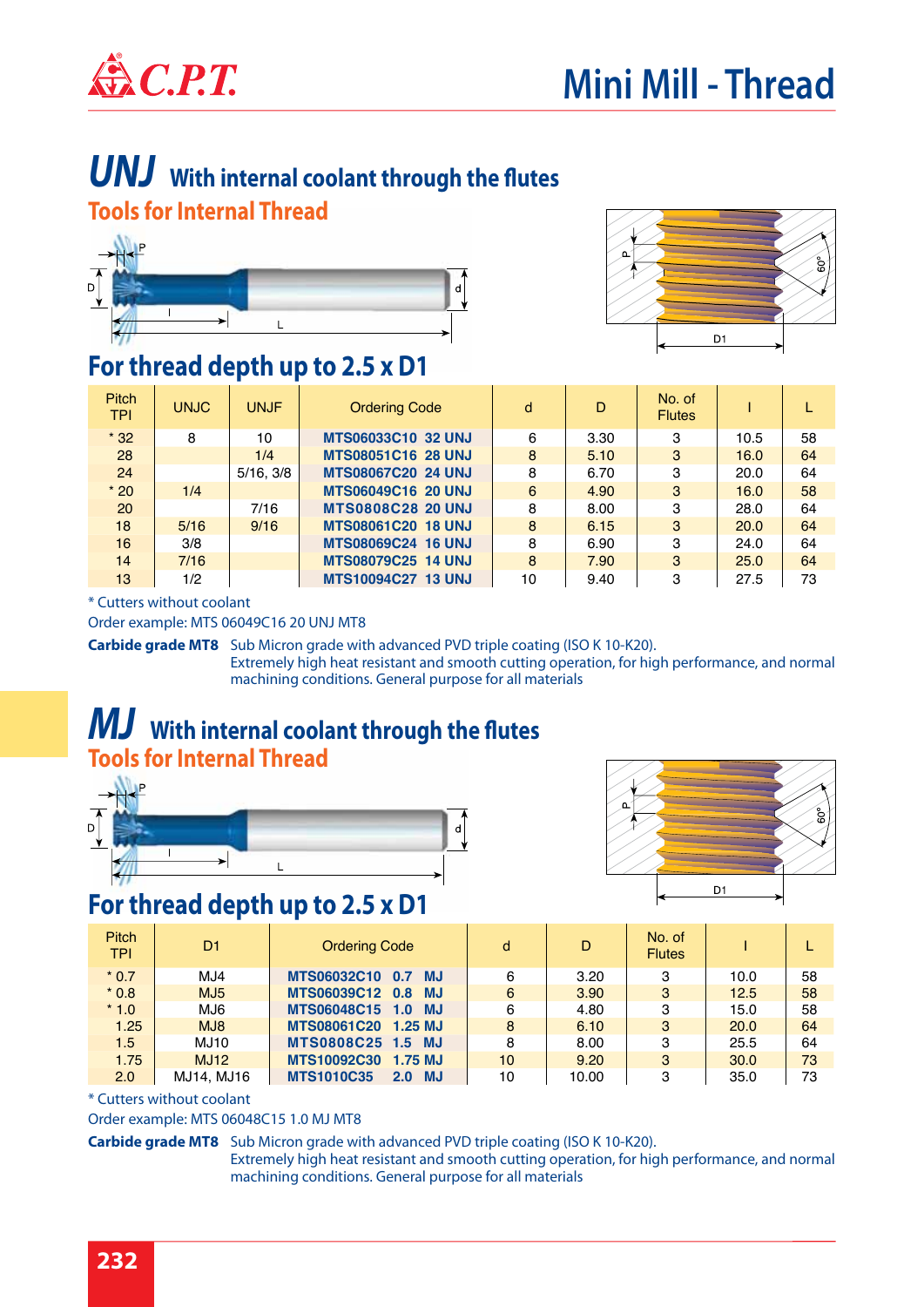# **Mini Mill - Thread**  $\bigotimes$  *C.P.T.*



### *Partial Profile 60˚* **Same Tool for Internal and External Thread**





|                    | Detail A                   |                       |                                                             |                                                                          |                                                                    |                     |              |                         |      |    |  |  |
|--------------------|----------------------------|-----------------------|-------------------------------------------------------------|--------------------------------------------------------------------------|--------------------------------------------------------------------|---------------------|--------------|-------------------------|------|----|--|--|
| <b>Pitch</b><br>mm | <b>Pitch</b><br><b>TPI</b> | <b>Ordering Code</b>  | M<br>Coarse                                                 | м<br>Fine                                                                | UN, UNC, UNS<br><b>UNF, UNEF</b>                                   | d<br>m <sub>m</sub> | $\mathsf{D}$ | No. of<br><b>Flutes</b> |      | L  |  |  |
| $0.25 - 0.35$      | 100-72                     | <b>MTI03012C3 A60</b> | M <sub>1.6</sub> x 0.35                                     | M <sub>1.6</sub> x 0.25<br>M <sub>1.8</sub> x 0.25<br>$M2.0 \times 0.25$ | 0-80 UNF                                                           | 3                   | 1.15         | 3                       | 3.1  | 39 |  |  |
| $0.35 - 0.45$      | $72 - 56$                  | <b>MTI03014C4 A60</b> | $M2 \times 0.4$<br>$M2.2 \times 0.45$                       | $M2 \times 0.35$<br>$M2.2 \times 0.35$                                   | 1-64 UNC, 1-72 UNF,<br>2-56 UNC, 2-64 UNF                          | 3                   | 1.40         | 3                       | 3.7  | 39 |  |  |
| $0.35 - 0.6$       | 72-40                      | <b>MTI03019C5 A60</b> | $M2.5 \times 0.45$                                          | $M2.5 \times 0.35$<br>M3 x 0.35                                          | 3-84 UNC, 3-56 UNF.<br>4-40 UNC, 4-48 UNF                          | 3                   | 1.90         | 3                       | 5.2  | 39 |  |  |
| $0.5 - 0.8$        | 48-32                      | <b>MTI03024C7 A60</b> | $M3 \times 0.5$<br>$M3.5 \times 0.6$                        | M3.5 x 0.5                                                               | 5-40 UNC, 5-44 UNF,<br>6-32 UNC, 6-40 UNF                          | 3                   | 2.45         | 3                       | 7.0  | 39 |  |  |
| $0.5 - 1.0$        | 48-24                      | <b>MTI06032C9 A60</b> | $M4 \times 0.7$<br>M4.5 x 0.75                              | x 0.5<br>M4                                                              | 8-32 UNC, 8-36 UNF,<br>10-24 UNC, 10-28 UNS,<br>10-32 UNF          | 6                   | 3.20         | 3                       | 9.5  | 58 |  |  |
| $0.5 - 1.0$        | 48-24                      | <b>MTI0604C12 A60</b> | M <sub>5</sub><br>$\times 0.8$<br>M <sub>6</sub><br>$x$ 1.0 | $M5 \times 0.5$<br>$M5.5 \times 0.5$<br>M <sub>5</sub><br>x 0.75         | 10-36 UNS, 10-40 UNS,<br>10-48 UNS, 12-24 UNC,<br><b>12-28 UNF</b> | 6                   | 4.00         | 3                       | 12.5 | 58 |  |  |

Order example: MTI 03024C7 A60 MT11

**Carbide grade: MT11** Ultra-fine Sub-micron grade with PVD triple Blue coating

# *Partial Profile 60˚* **With internal coolant through the flutes**

**Same Tool for Internal and External Thread**



Detail A

#### **For threading deep parts**

| <b>Pitch</b><br><sub>mm</sub>    | <b>Pitch</b><br><b>TPI</b> | Thread<br>$Dia.$ (mm) | <b>Ordering Code</b>  | d  | D    | No. of<br><b>Flutes</b> |    |     |
|----------------------------------|----------------------------|-----------------------|-----------------------|----|------|-------------------------|----|-----|
| $Int. 0.5 - 0.8$                 | 56-28                      | $\varnothing$ ≥ 6     | <b>MTI0605D20 A60</b> | 6  | 5.0  | 4                       | 20 | 58  |
| $Ex. 0.4 - 0.8$                  | 64-32                      | $\varnothing \geq 9$  | <b>MTI0808D28 A60</b> | 8  | 8.0  | $\overline{4}$          | 28 | 64  |
|                                  |                            | $\varnothing \geq 13$ | MTI1212E38 A60        | 12 | 12.0 | 5                       | 38 | 84  |
| $Int. 1.0 - 1.75$                | $28 - 14$<br>$32 - 16$     | $\mathcal{Q}$ ≥10     | <b>MTI0808D30 A60</b> | 8  | 8.0  | $\overline{4}$          | 30 | 64  |
| Ex. $0.8 - 1.5$                  |                            | ø≥12                  | <b>MTI1010D35 A60</b> | 10 | 10.0 | 4                       | 35 | 73  |
|                                  |                            | $\mathcal{Q} \geq 14$ | MTI1212E39 A60        | 12 | 12.0 | 5                       | 39 | 84  |
| $Int. 2.0 - 3.0$<br>Ex. 1.75-2.5 | $13 - 8$                   | ø≥16                  | MTI1212E40 A60        | 12 | 12.0 | 5                       | 40 | 84  |
|                                  |                            | $\varnothing$ ≥18     | MTI1614E45 A60        | 16 | 14.0 | 5                       | 45 | 101 |
|                                  | 15-10                      | $\mathcal{Q} \geq 20$ | <b>MTI1616E50 A60</b> | 16 | 16.0 | 5                       | 50 | 101 |

**Carbide grade: MT8** With triple Blue coating Order example: MTI 0808D28 A60 MT8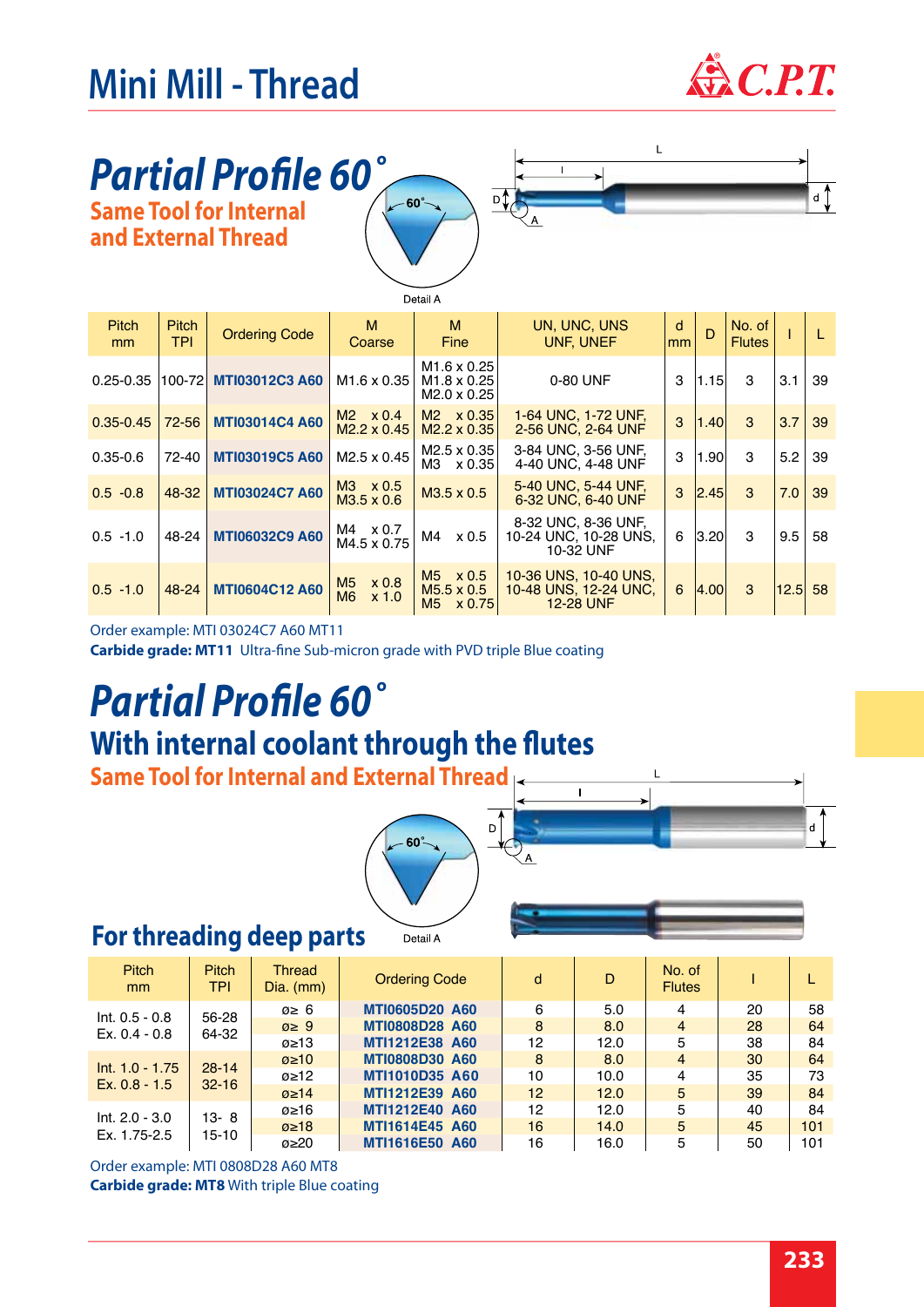

# *Partial Profile 55˚*

**Same Tool for Internal and External Thread**



Order example: MTI 06044C14A55 MT11

**Carbide grade: MT11** Ultra-fine Sub-micron grade with PVD triple Blue coating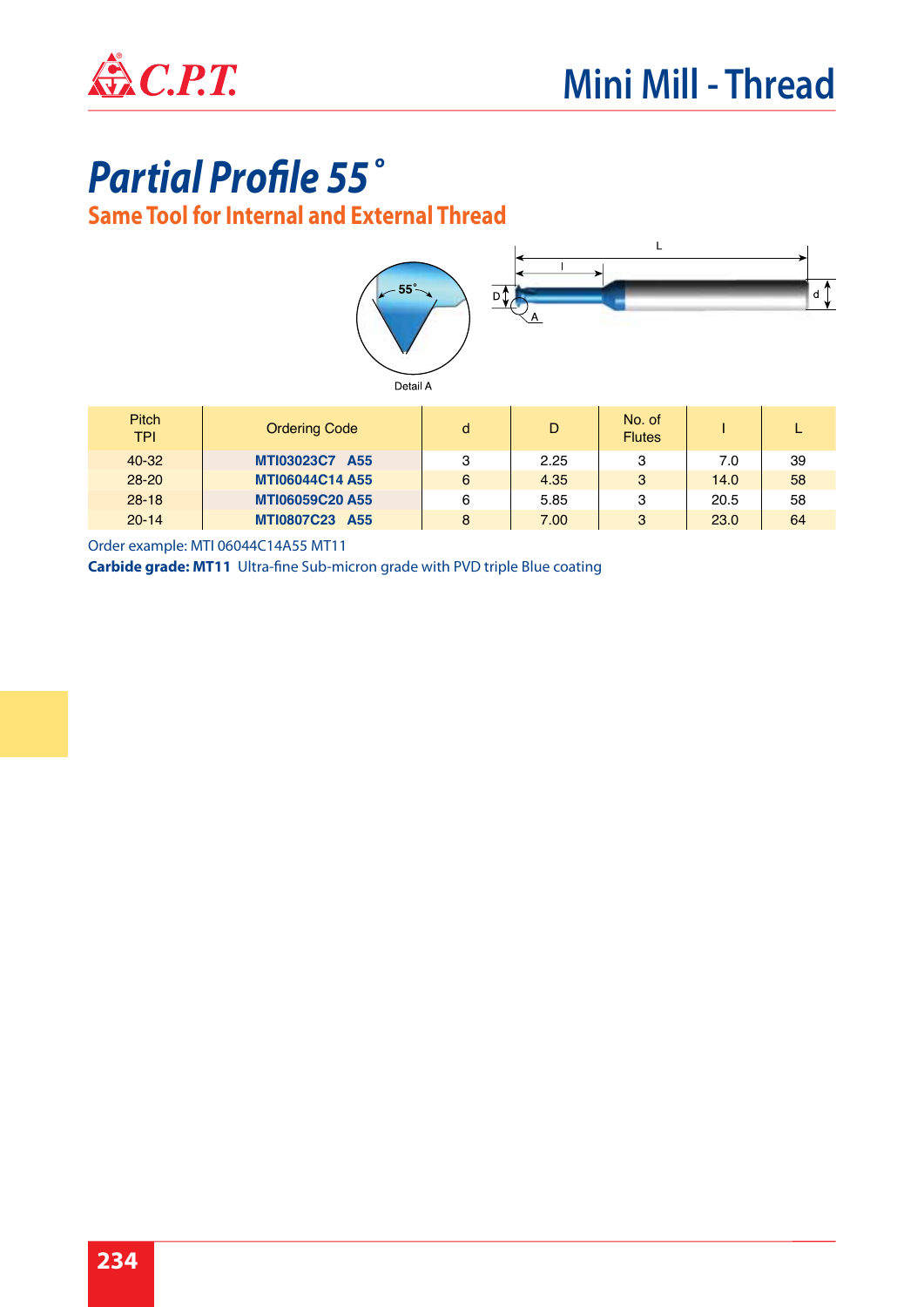# **Mini Mill - Thread**  $\mathbf{\hat{\mathbb{Z}}}$  C.P.T.



 $d^{\uparrow}$ 

## *ISO* **Tools for Internal Thread**



### **For thread depth up to 3.5 x D1**

| <b>Pitch</b><br>mm | M<br>Coarse        | M<br>Fine                                      | <b>Ordering Code</b>         | d | D    | No. of<br><b>Flutes</b> |      | L  |
|--------------------|--------------------|------------------------------------------------|------------------------------|---|------|-------------------------|------|----|
| 0.25               | $M1 \times 0.25$   |                                                | MTI03007C3 0.25 ISO          | 3 | 0.72 | 3                       | 3.6  | 39 |
| 0.25               | $M1.2 \times 0.25$ | $M1.4 \times 0.25$<br>$M1.6 \times 0.25$       | MTI03009C4 0.25 ISO          | 3 | 0.90 | 3                       | 4.3  | 39 |
| 0.3                | $M1.4 \times 0.3$  |                                                | MTI03011C5 0.3 ISO           | 3 | 1.05 | 3                       | 5.0  | 39 |
| 0.35               | $M1.6 \times 0.35$ | M <sub>2</sub><br>x 0.35<br>$M2.2 \times 0.35$ | MTI03012C6 0.35 ISO          | 3 | 1.20 | 3                       | 5.7  | 39 |
| 0.4                | $M2 \times 0.4$    |                                                | MTI03016C7 0.4<br><b>ISO</b> | 3 | 1.55 | 3                       | 7.1  | 39 |
| 0.5                | $M3 \times 0.5$    | $M3.5 \times 0.5$<br>M4<br>$\times 0.5$        | MTI03024C10 0.5 ISO          | 3 | 2.37 | 3                       | 10.6 | 39 |

Order example: MTI 03012C6 0.35 ISO MT11

**Carbide grade: MT11** Ultra-fine Sub-micron grade with PVD triple Blue coating

## *UN* **Tools for Internal Thread**



#### Detail A

### **For thread depth up to 3.5 x D1**

| <b>Pitch</b><br><b>TPI</b> | UNC. | UNF/ | <b>Ordering Code</b>              |   | D    | No. of<br><b>Flutes</b> |      |    |
|----------------------------|------|------|-----------------------------------|---|------|-------------------------|------|----|
| 80                         |      |      | <b>MTI03012C5</b><br><b>80 UN</b> |   | 1.15 | 3                       | 5.5  | 39 |
| 72                         |      |      | <b>MTI03015C7</b><br><b>72 UN</b> | 3 | 1.45 | 3                       | 6.6  | 39 |
| 56                         | っ    | 3    | <b>MTI03016C9</b><br><b>56 UN</b> | 3 | .65  | 3                       | 8.9  | 39 |
| 40                         | 4    |      | <b>MTI03021C10 40 UN</b>          | 3 | 2.10 | 3                       | 10.1 | 39 |

#### Order example: MTI 03016C9 56 UN MT11

**Carbide grade: MT11** Ultra-fine Sub-micron grade with PVD triple Blue coating